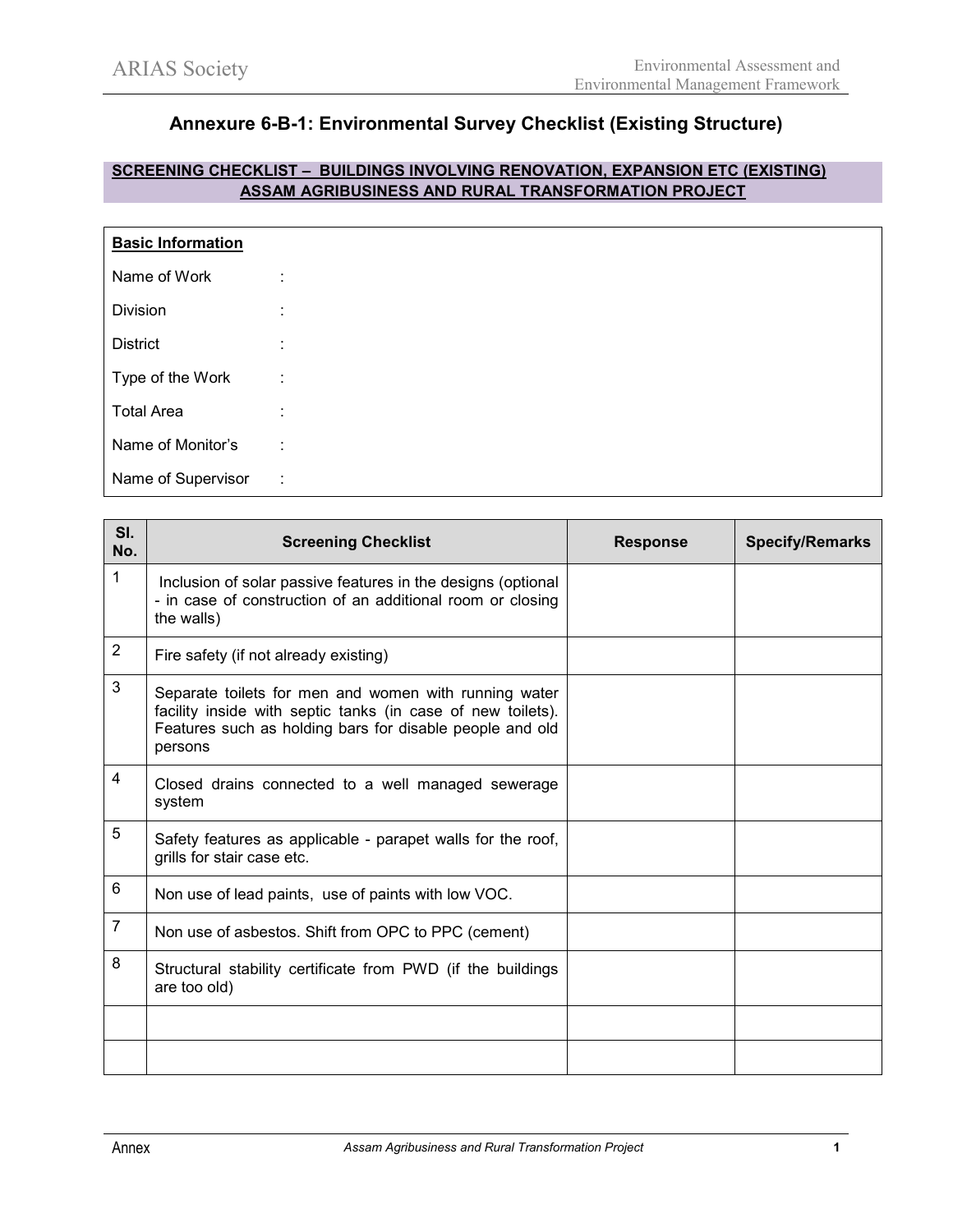## **Annexure 11b-3: SUB-COMPONENT:B.2.3.1:** BUILDINGS INVOLVING RENOVATION, EXPANSION ETC (EXISTING)

## **ENVIRONMENTAL MANAGEMENT PLAN (EMP): IDENTIFICATION OF IMPACT AND MITIGATION MEASURE**

| SI.<br><b>No</b> | <b>Activity</b>                                               | <b>Potential Impact</b>                                                              | <b>Mitigation Measures</b>                                                                                                                                                                                                   | <b>Responsible for</b><br>Implementation | <b>Applicable</b><br>sectors                    |  |  |
|------------------|---------------------------------------------------------------|--------------------------------------------------------------------------------------|------------------------------------------------------------------------------------------------------------------------------------------------------------------------------------------------------------------------------|------------------------------------------|-------------------------------------------------|--|--|
| А.               | <b>Pre-Construction Stage</b>                                 |                                                                                      |                                                                                                                                                                                                                              |                                          |                                                 |  |  |
| $\mathbf{1}$     | Approvals/NOC<br>Licences and<br>Permits/<br>Insurance.       | As per the legal requirements                                                        | All necessary approvals, permits and licences<br>$\bullet$<br>required by the state and local legislation shall be<br>obtained prior to commencing of the construction<br>activity.                                          | Contractor/<br>OPIU/PWRD                 | Renovation<br>Existing<br>of<br><b>Building</b> |  |  |
|                  |                                                               |                                                                                      | All approvals, permits and licences shall be<br>maintained and up dated before expiry, and complied<br>with during the construction period.                                                                                  |                                          |                                                 |  |  |
| <b>B.</b>        | <b>Construction Phase</b>                                     |                                                                                      |                                                                                                                                                                                                                              |                                          |                                                 |  |  |
| $\overline{2}$   | Transportation and<br>storage of<br>construction<br>materials | Nuisance to the public<br>$\bullet$<br>Fugitive emissions<br>$\bullet$               | While carrying the materials should be covered and<br>$\bullet$<br>secured to prevent loss or re-suspension of materials<br>during movement.                                                                                 | Contractor//PWRD                         | Renovation<br>Existing<br>of<br><b>Building</b> |  |  |
|                  |                                                               |                                                                                      | Construction materials should be stored in covered<br>areas to ensure protection of surrounding areas from<br>dust and emissions.                                                                                            |                                          |                                                 |  |  |
|                  |                                                               |                                                                                      | Diesel and other lubricant oil shall be stored in a<br>covered area provided with hard surface / paved<br>surface to prevent soil pollution.                                                                                 |                                          |                                                 |  |  |
|                  |                                                               |                                                                                      | Appropriate signage should be given to the<br>designated areas (storage/ restriction of entries/toilets/<br>laboratory etc.,) in the construction site.                                                                      |                                          |                                                 |  |  |
| 3                | Waste management<br>and minimization                          | Impacts on land, water and<br>visual impacts showing poor<br>housekeeping practices. | $\bullet$<br>Recycled materials shall be used to the limits of<br>design.                                                                                                                                                    | Contractor//PWRD                         | Renovation<br>of<br>Existing<br><b>Building</b> |  |  |
|                  |                                                               |                                                                                      | Any construction waste<br>generated<br>from<br>the<br>construction site shall be contained<br>within the<br>boundary of the site and removed at regular intervals<br>to an appropriate waste disposal or recycling facility. |                                          |                                                 |  |  |
|                  |                                                               |                                                                                      | The Municipal Solid Waste (MSW) generated in the<br>construction and labour camp shall be separated as                                                                                                                       |                                          |                                                 |  |  |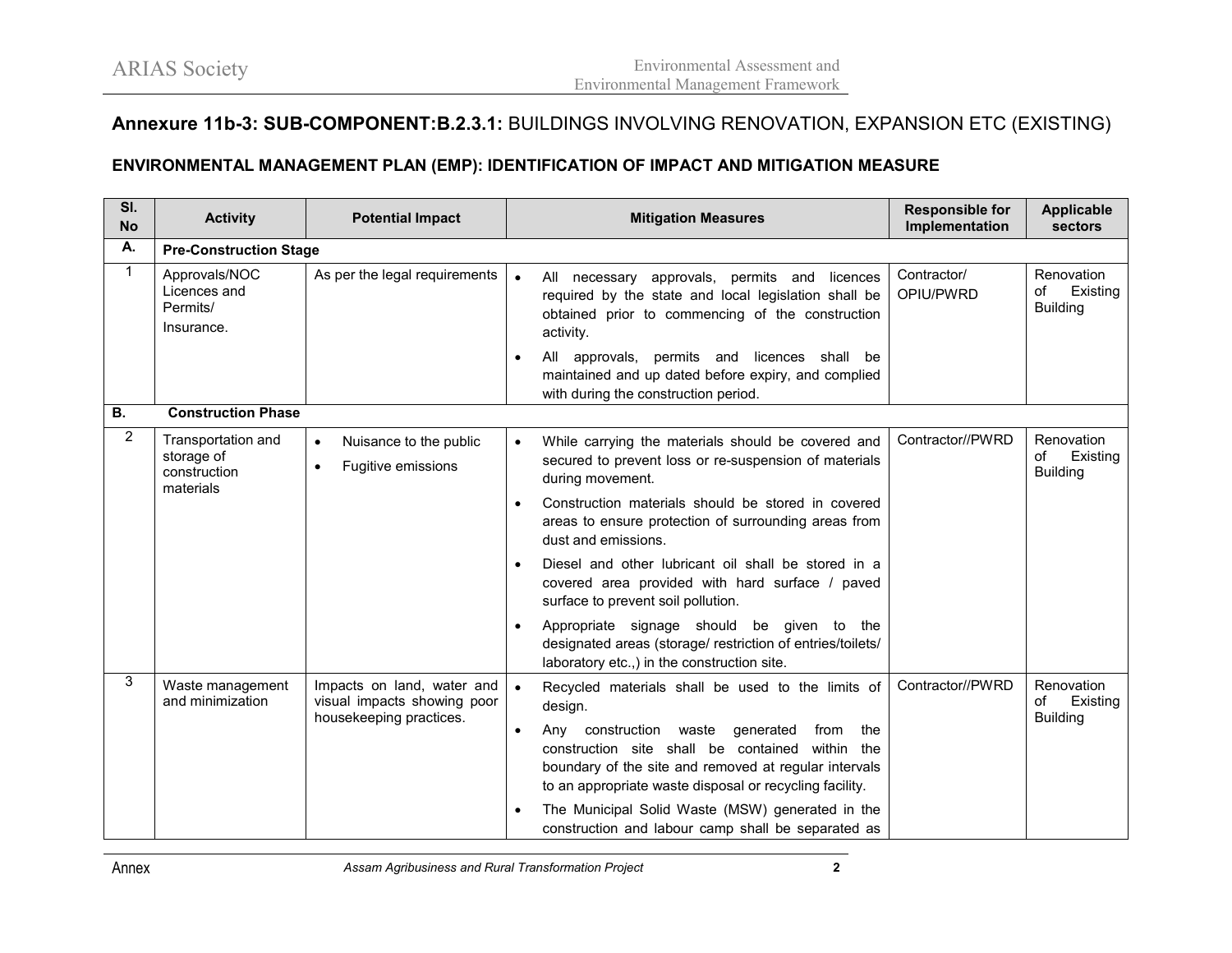ARIAS Society Environmental Assessment and Environmental Management Framework

| SI.<br><b>No</b> | <b>Activity</b>                   | <b>Potential Impact</b>                                                                                                                                                                                                         | <b>Mitigation Measures</b>                                                                                                                                                                                                                                                                                                                                                                                                                                                                                                                                                                                                                                                                                                                                                                                                                                                                                                                                                                                                                                                                                                                                                                                                                          | <b>Responsible for</b><br>Implementation | <b>Applicable</b><br><b>sectors</b>             |
|------------------|-----------------------------------|---------------------------------------------------------------------------------------------------------------------------------------------------------------------------------------------------------------------------------|-----------------------------------------------------------------------------------------------------------------------------------------------------------------------------------------------------------------------------------------------------------------------------------------------------------------------------------------------------------------------------------------------------------------------------------------------------------------------------------------------------------------------------------------------------------------------------------------------------------------------------------------------------------------------------------------------------------------------------------------------------------------------------------------------------------------------------------------------------------------------------------------------------------------------------------------------------------------------------------------------------------------------------------------------------------------------------------------------------------------------------------------------------------------------------------------------------------------------------------------------------|------------------------------------------|-------------------------------------------------|
|                  |                                   |                                                                                                                                                                                                                                 | organic and inorganic wastes.<br>The worksite shall be left in a tidy and rubbish free<br>state upon completion of the works<br>There should be no burning of waste.                                                                                                                                                                                                                                                                                                                                                                                                                                                                                                                                                                                                                                                                                                                                                                                                                                                                                                                                                                                                                                                                                |                                          |                                                 |
| 4                | Occupational Health<br>and Safety | Lack of safety tools<br>$\bullet$<br>Lack of safe construction<br>practices.<br>Accidents occurring on<br>$\bullet$<br>site<br>Site and task specific<br>$\bullet$<br>hazards<br>Problem<br>Noise<br>of<br>$\bullet$<br>problem | Provide safety gears to workers working in hazardous<br>$\bullet$<br>areas and provide training in the use of these safety<br>gears and compulsory use of PPE's as per as per<br>EHS (IFC, World Bank Group):<br>Safety Glasses with side-shields,<br>Plastic Helmets with top and side impact<br>protection.<br>Hearing protectors (ear plugs or ear muffs),<br>Safety shoes and boots for protection against<br>moving & falling objects, liquids and chemicals,<br>Gloves made of rubber or synthetic materials<br>(Neoprene), leather, steel, insulating materials,<br>etc.<br>Facemasks with appropriate filters for dust<br>removal and air purification (chemicals, mists,<br>vapours and gases). Single or multi-gas personal<br>monitors, if available,<br>Portable or supplied air (fixed lines). On-site<br>rescue equipment,<br>Insulating clothing, body suits, aprons etc. of<br>appropriate materials.<br>Keep first aid box ready at work areas and camps<br>Provide adequate space with ventilation, clean toilets/<br>bio toilets (separate for Ladies and Gents), solid waste<br>management, light.<br>Separate covered / walled toilet rooms (including<br>bathing platforms) shall be provided for male and<br>female labours. | Contractor//PWRD                         | Renovation<br>Existing<br>of<br><b>Building</b> |